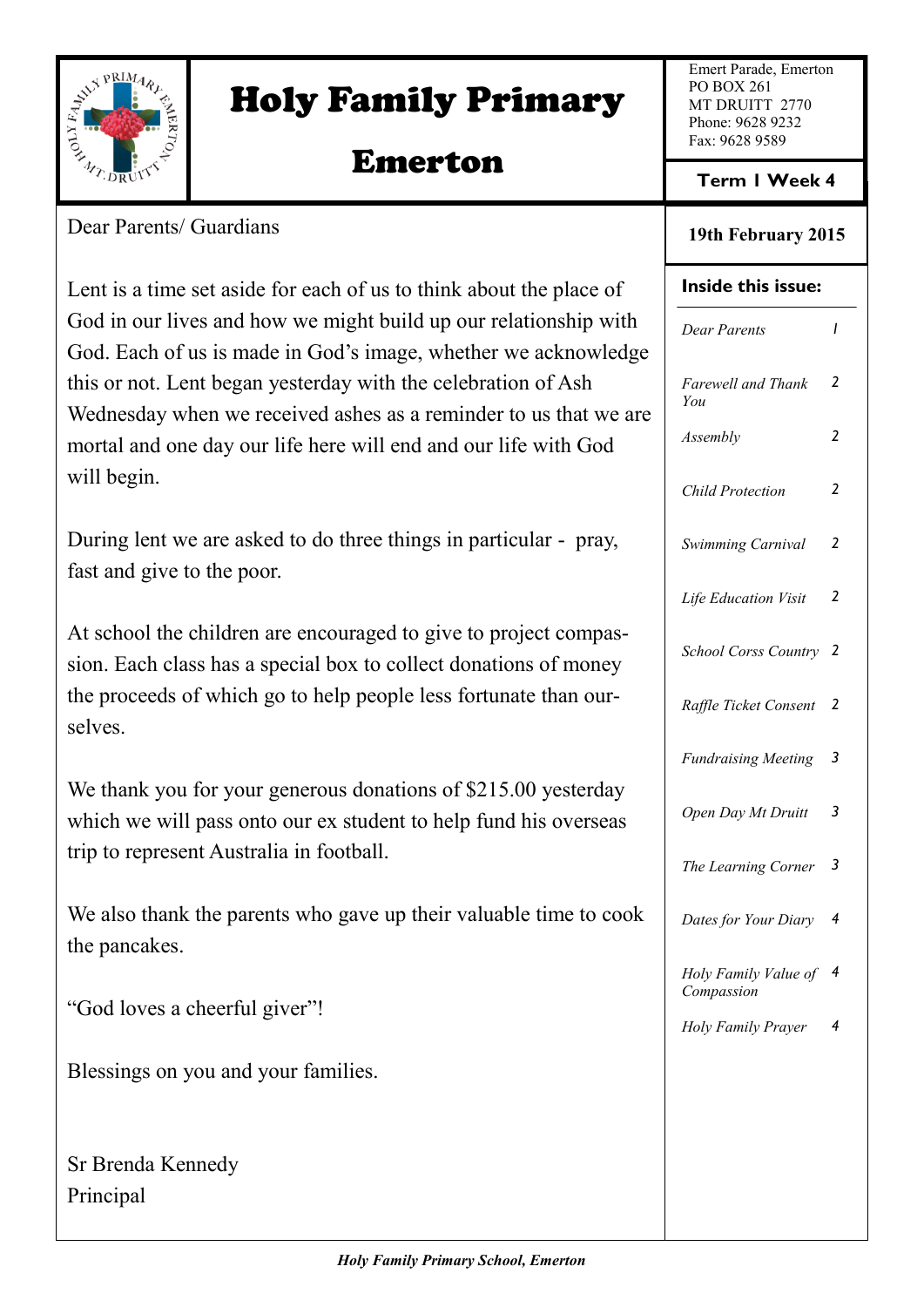

#### *Page 2* **United in Faith, Love and Learning**

### **FAREWELL and THANK YOU**

On Friday week FEBRUARY 27 we will be farewelling Mrs Wilma Clenton who has taken up a



new role at St Michael's South Blacktown. Wilma has been a very much valued staff member here at Holy Family for seven years and has done great work with Reading Recovery and EMU Maths. We thank her for her great contribution to our school and wish her many blessings in her future career.

### **Assembly**

Our first assembly for the year will be held on March 6th at 2.15pm. Year 2 will lead this assembly. All are welcome to join us in the multi-purpose hall for this event.

### **Child Protection Training**

If you would like to help at the school, it is essential that you do the child protection training. For more information please contact the school office and we will guide you through this training.

### **Swimming Carnival**

Congratulations to all those who competed at the Swimming Carnival last Wednesday,  $11<sup>th</sup>$ February. All children tried exceptionally hard and were extremely well behaved. The Zone Swimming Carnival was held today at Mt Druitt Pool. Congratulations to these competitors who represented Holy Family today: *Avalon Boylan, Kyle Bright, Naomi Dickson, Emily Gibbons, Paris Kojogian, Alannah Martin, Aiden Montgomery, Meroma Peti, Jodacei Poluteli, Lauren Reason and Max Reason.*

Kind regards, *Leonie Preston* Sports Coordinator



#### **Life Education Visit**

The children will be visiting Healthy Harold soon so please send back your permission notes as soon as possible after you receive them. There is no payment



due as this cost is included in your resource fee. If we do not have your permission note your child will not be able to go.

**Wednesday 4th March**—6A, 4M, 4W **Monday 9th March**—6W, KSM, KP **Tuesday 10th March**—3V, 3J, 2W **Wednesday 11th March**—5S, 5B, 2V **Monday 16th March**—1A, 1S, Parent Session

#### *We will not be making follow up phone calls.*

On Monday last we enjoyed a visit from Harold, who came to remind the children of highly anticipated visit. Harold has asked that if you want to buy special items from him (see the poster in the school foyer), follow these steps: 1. Put the money in an envelope with your name, class, item to buy and amount of money written on the front.

2. Bring the envelope with you to Life Education when you visit Harold.

3. Your purchase will be sent back to school the next day after your visit. Please do not send money into the school until your child's visit to Life Education. If you have already, they will take it with them when they go.

### **School Cross Country**

Our school cross country will be held on **Friday 13th March.** This will double up as a

fundraising activity. We will be looking for lots of parent helpers for this event so please mark the date in your calendars.



### **Raffle Ticket Consent Forms**

Just a friendly reminder to families to please return the raffle ticket consent forms as soon as possible. Copies are available at the office.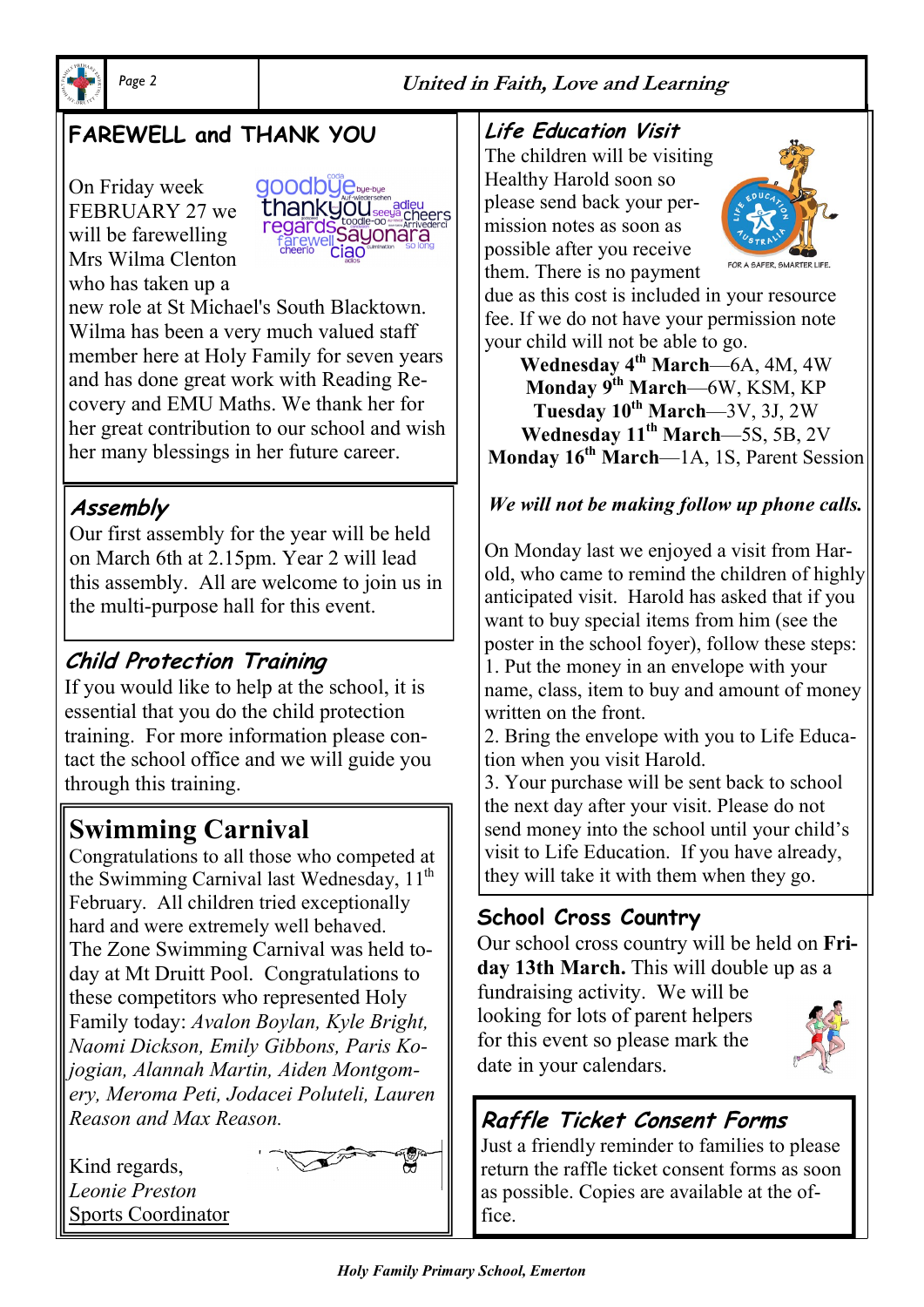#### **Fundraising Meeting**

Many thanks to the parents who came to our first fundraising meeting for this year. They happily volunteered to coordinate various fundraising activities in 2015. We encourage anybody else who would like to help with these activities to come along when help is re-

quired. It is a great way to meet people and to contribute to your child's school.



We allocated different people to organise the various fundraising activities for the year as follows:

**OVERALL COORDINATOR** : Leonie Bright

**Easter Raffle**: Liz Hackett **Frozen Fridays**: Leonie Bright **Holy Family** Cookbook: Leonie Bright **Mother's Day stall** : Heather Broomham **Athletics carnival raffle**: Amber Hart **Father's Day Stall:** Tracey Miller **BUNNINGS BBQ:** Leonie Bright **Pie/ slice drive**: Julie Jones & Liz Hackett **Christmas Raffle:** Sita Manas, Laura Polu & Irene Taateo

Our first event for the year will be the our school cross country when we encourage the students to get sponsors to support them for this event. This will be held on **Friday 13th March.** 

We will also have our Easter raffle which will be drawn just before the end of term1. More information on these events soon. We will be asking families to donate Easter eggs in a few weeks time .

#### *Open Day Mt Druitt Swimming Pool – Free Entry*

Saturday 28<sup>th</sup> February, 10am-4pm

Everyone is welcome.

Come along and join the fun

Enjoy a sausage sizzle and deadly entertainment.

*Mt Druitt Says "No" to Ice and other Substance Abuse*

### **The Learning Corner**

Thank you to the parents and friends who came along to our information evening last week. For anyone who missed out, we discussed some easy and practical ways that parents can support their child with reading. Below are a few ideas to try.

Happy Reading!

Kind regards, *Alexandra Ali* Literacy Co-ordinator

#### Ways a Parent Can Help with 3 Help your child<br>find appropriate<br>reading and word<br>games online. Let your child **Read mysteries** see you reading! with your child and try to figure Keep a dictionary on<br>hand. Help your child out the clues Have magazines and together. books in your home. look up new words. A. 6 **Visit your** Movie version Set aside a public library coming out? time and place for<br>your child to read regularly. Read the book<br>together first,<br>then talk about **Look for and read** together the books like a comfy chair which you each<br>liked better. that were your<br>favorites when you and a reading light in a quiet place were a kid. ზ. Ask your child questions about what Encourage your<br>child to write her or she is reading, such as: What is the story about?<br>
Who are the important people in the story?<br>
Where does the story take place?<br>
Why do you think that person made that choice?<br>
What do you think will happen next?<br>
How did you know about...?<br>
Would letters, thank you<br>notes, emails,<br>journals, lists, stories<br>about their own trips,<br>events, and daily life 9 Ask your child to draw a comic strip about what happens in the story. Provide word searches, crossword and other word games and<br>puzzles, or help your<br>child make his/her own Share with your child about what you're reading...<br>and encourage your child to do the same